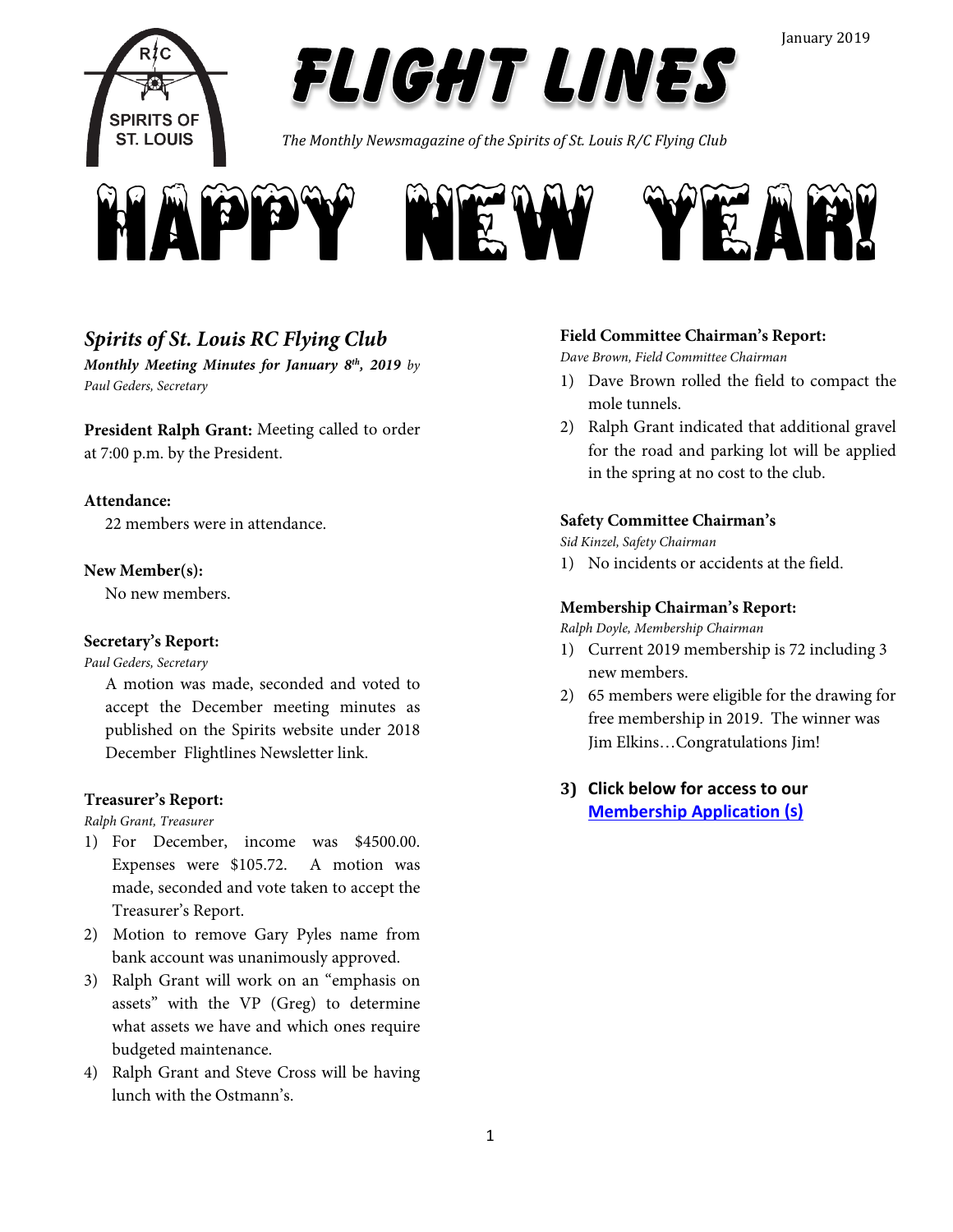**Upcoming Spirits Events:**

1) **Dave Brown's Indoor Fly-in; January 26th, 2019, 8:00 a.m. to 12:00. No Entry Fees.**



#### **[Click to Enlarge](http://spiritsofstl.com/Home_page_images/2019/indoor-2019.pdf)**

2) **Local Aviation Museum Tour:** Greg Bowles is working on a tour of the Historic Aircraft Restoration Museum at Dauster Flying Field, also known as Creve Coeur Airport.

#### **Upcoming Local Events:**

1) **SLRCFA Friday Night Indoor Flying; November 3rd thru March 29th; 6-9:00pm;** Central Baptist Church, 601 N. Central Ave., Eureka, 6:00-9:00 p.m.; \$5.

#### 2) **Old Business:**

- 1. Bob Gizzie suggested method to increase our membership by looking into having an area set aside in the southwest side of the pavilion for RC cars. This will be one of the subjects of discussion with the Ostmann's by Ralph and Steve Cross.
- 2. Trailer has been legally transferred to Bill Lindewirth on MO Form 5049.
- 3. Ralph Grant, Greg Bowles, Babe Raab (Safe Deposit Box Key Holder), and Bill Lindewirth are signatories on new account access cards at Reliance Bank.
- 4. Monthly Meeting Topics continue…

**January – Vapor Pylon Racing** By a drawing O'Neil Galbraith and Michael Grau took home the Vapors donated by Ralph Grant.



Wyatt Grant flying his Mini-Vapor with the battery hanging down…didn't stop him!



Vapor cruising…

**February** – It's cold outside and the only flying we get in is online. Send your favorite aviation related website links to **[Ralph](mailto:Ralph%20Grant%20(RALPH@THEGRANTZ.COM))  [Grant.](mailto:Ralph%20Grant%20(RALPH@THEGRANTZ.COM))** We will have a projector and computer at next meeting to view them as a group!

**March - Training Program Brainstorming** Let's talk about what would make a great training program.

**April - Turbines** Steve Collins has been flying turbine powered jets and he will bring in a jet and talk about getting started

**May - Smoke on!** Ralph Grant is putting smoke on his latest Extreme Flight plane with a DA 30CC gas engine. Here is what he has learned.

**June** – **Construction techniques** for FMS style foam airplanes/warbirds.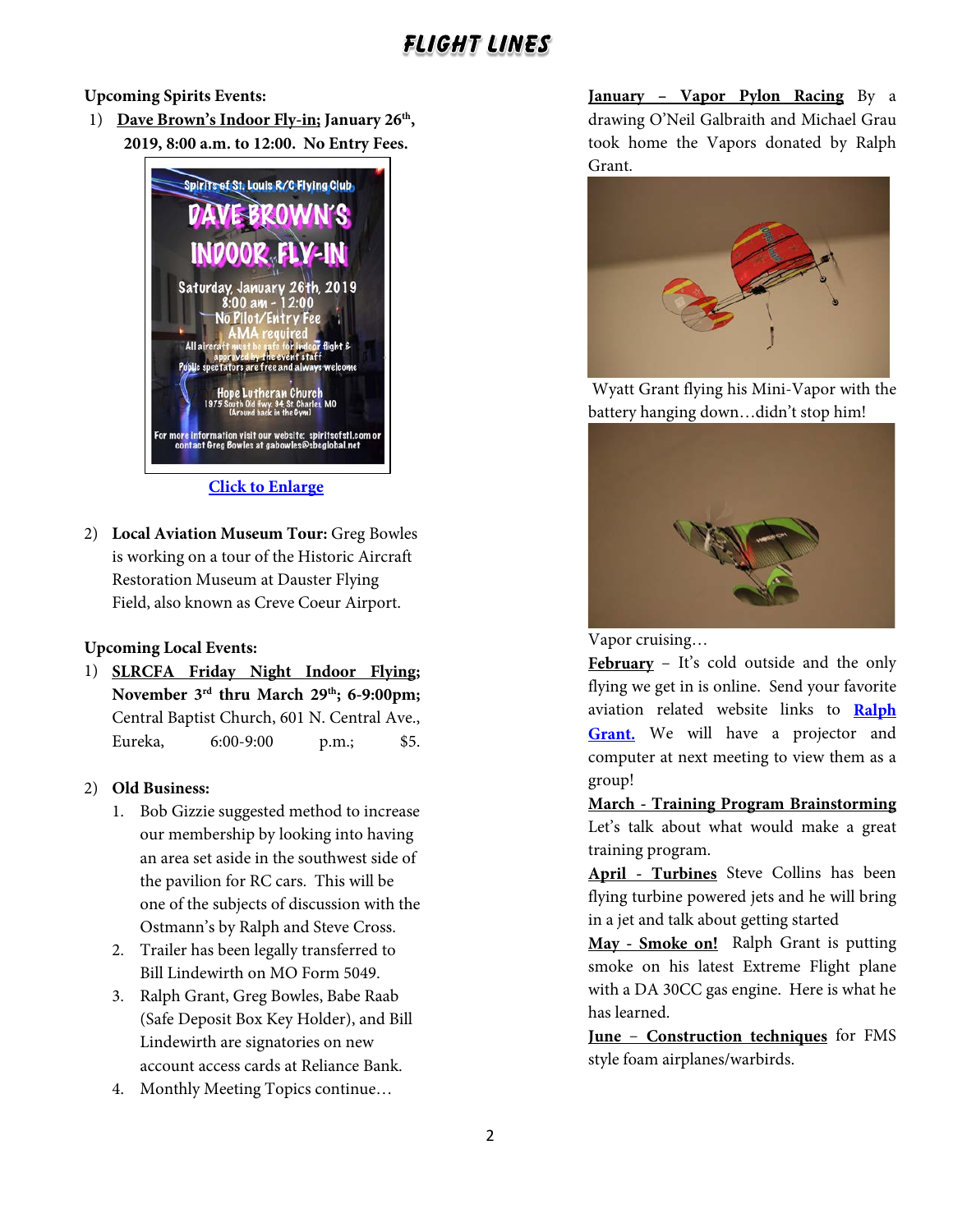**July – Foam board Airplanes** There are several members that build Flite-Test type foam airplanes.

**August – National Model Aviation Day!** Membership appreciation! Fun Fly!

**September – FPV** Bring in your FPV flyer and share with the club the ins and outs of First Person View. **Nomination of Officers**

**October – Tether Cars** Several members (Paul and Walt) have been racing Tether cars. They will bring a couple and show the club what they have been up to. **Nominations Published.**

**November – New Officers in Office December – Christmas/Holiday gift ideas**

**Couple of additional suggestions were made:**

1. Discuss how to program/setup different type radios. Such as; V-tail, crowing, flap to elevator, elevons, etc.

#### **New Business:**

1) No new business.

#### **Technical Presentation(s):**

- 1. Last month a member asked about the tuning/adjusting of nitro and gasoline engines. See "How to adjust a '2-needle' RC Carburetor", and "How to Adjust a Gasoline RC Engine Carburetor" at the end of this newsletter.
- 2. Darrell Youngman showed his Hot Shot 4WD off-road car. Cost \$200.00. **Photos were captured by Greg Bowles.**





The box it came in…in case you want one.

3. Wyatt Grant showed and discussed his school science fair project that used a Flite-Test Tiny Trainer HLG. He tried 3 different wings that had thin, medium and thick airfoils with same weight and planform. He wanted to know which wing would fly the farthest…the thin wing ended up winning by 3"!



4. Paul Geders displayed and discussed his Avios C-130 Hercules. It weighs 5.3 lbs., uses four 18 Amp ESC's, a 2200 mAh 14.8 V battery!, wingspan of 63" and has 14 servos. Cost was \$328.82 from HobbyKing.

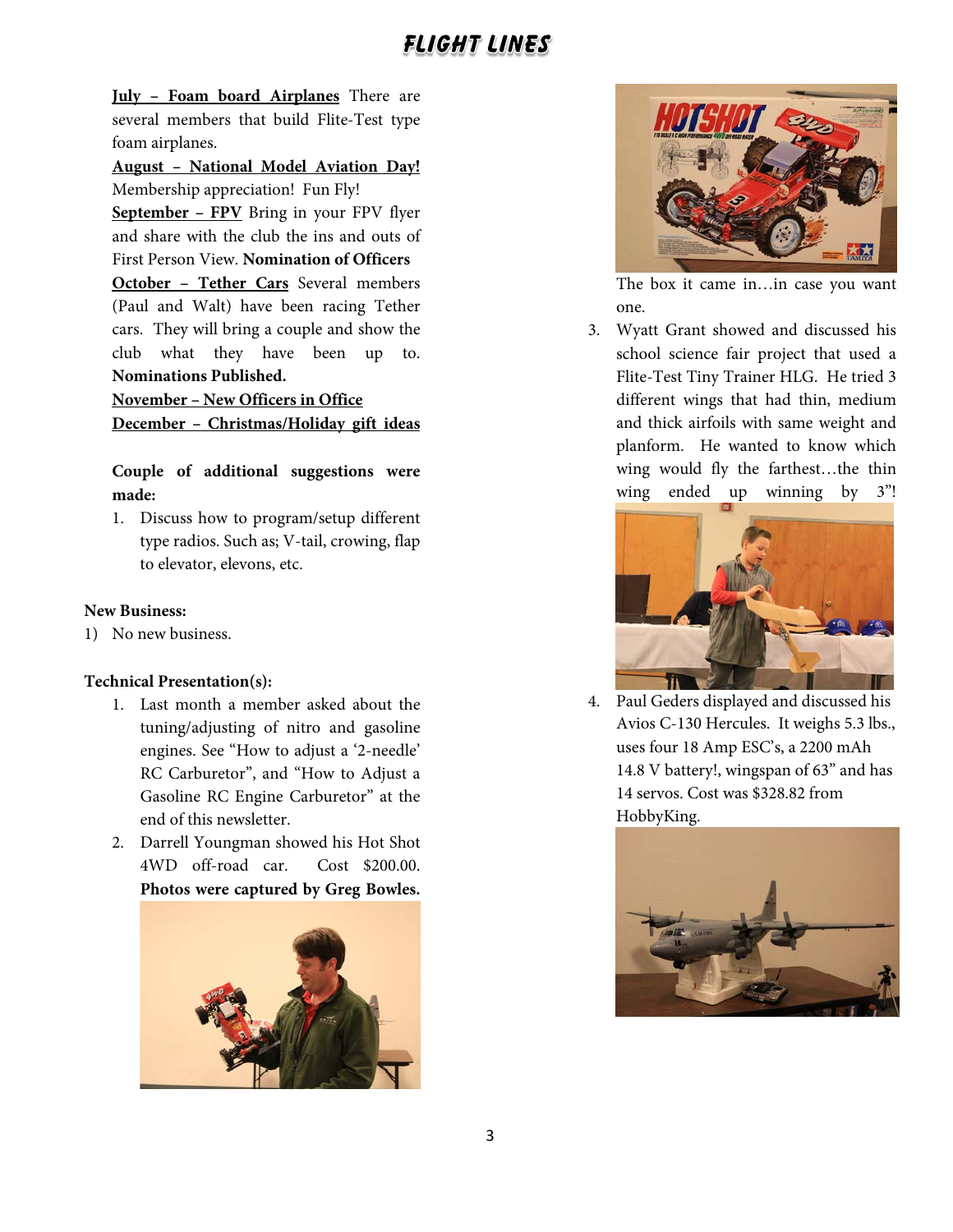

Gear up and lit up!

5. New member Jeff Tanner presented a T-28 Trojan that was setup to be completely autonomous. Free mission planning software to control it was installed on his Microsoft Surface tablet. It will be able to fly by inputting waypoints, etc. It will also be able to return to take-off point without any transmitter control inputs. Truly autonomous!



Jeff' and his autonomous T-28 Trojan



Look at all those wires!

**Meeting adjourned:** 8:33 p.m.

**New Year's Day Frozen Thumbs Fly In:**  *by Greg Bowles.* Thanks to all that participated in the 2019 Frozen Thumbs Fly-In (January 1st). 25 - 30 pilots were in attendance, and quite a few

spectators braved the cold and wind. "SPECIAL" thanks goes to Dave ("Workaholic") Brown for wrapping the pavilion as a wind break and providing the must appreciated heating. Even though a call for help went out to the members to help in the setup, it was completed by Dave, as usual, before we all showed up at 8:00 a.m. Another thanks to Dave Brown and Curt McIntyre for providing the delicious Chili, Coffee, Curt's killer Hot Chocolate, Paul's Donuts, PG's Cheese & Meat Platter and cold beverages were also provided. (Mark Livesay we missed you and hope you get better.)

Dave Brown was the first in the air at 9:00 a.m., and unfortunately Ralph Grant was the first to crash. Hopefully, all had a good time and enjoyed their first flights for the New Year! Photos by Greg Bowles



The early birds…



We even had some Christmas decorations…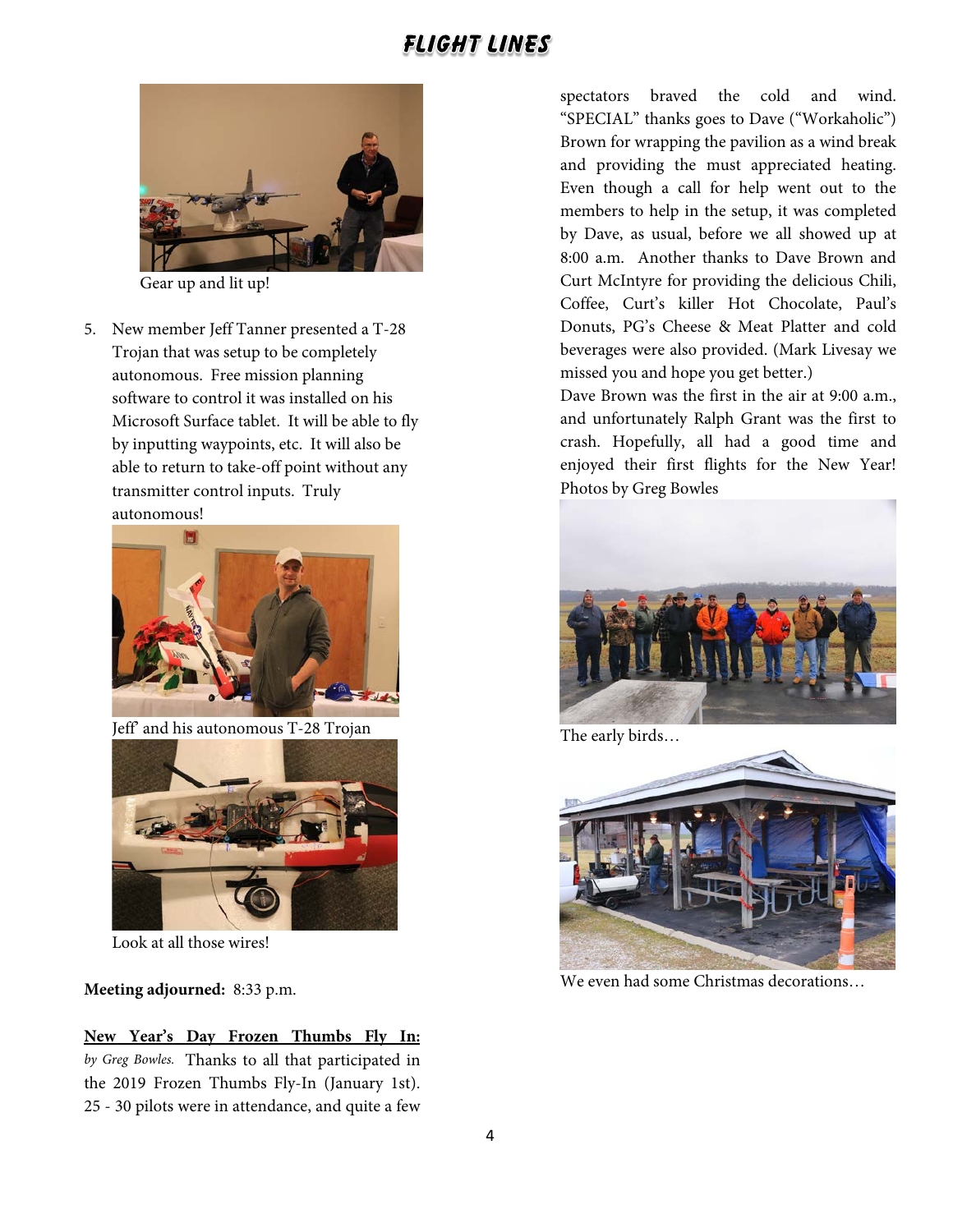

Babe Raab has an "oops" moment, while Rich Taylor, Dave Brown Ralph Grant and Jeff Becker were the first to bore holes in the overcast sky.



The line-up prior to take-off!



Ralph and Steve performing an autopsy! Diagnosis indicated that a clevis on the pull-pull cable driven rudder came open, driving the rudder full right.



Proud Dad sharing the day!

**Been Thinking:** Looking back on articles written by Walt Wilson, our former Secretary and Newsletter Editor I couldn't help but want to reprint the following from August 2003 Flight Lines. Walt's article below appeared in other club newsletters all around the world.

#### **The Last Word**

#### *By Walt Wilson*

In most clubs, virtually all the work necessary to keep the organization going is done by a small percentage of the membership. The Spirits are no different. Whether it's being the Field Chairman, grass cutting, being the Activities Chairman, a Contest Director, a Board of Directors member, maintaining a club web site, being President, Treasurer, Secretary, or Newsletter Editor, we are ALL volunteers. The pay scale is the same, zip. Most members who have never been involved in any of these jobs have no appreciation of the effort that goes in to doing them. Many club members have no idea who does what for the club. Some seem to think it all happens automatically and, since they've paid their dues, they're entitled to a free ride in all other respects. The people who recognize and assume the responsibilities do so for a variety of reasons. Most want to do something to feel like they're doing their share to support the club. Some have unique skills that enable them to make special contributions. As long as the volunteers do their jobs, the people who recognize what they're doing appreciate and,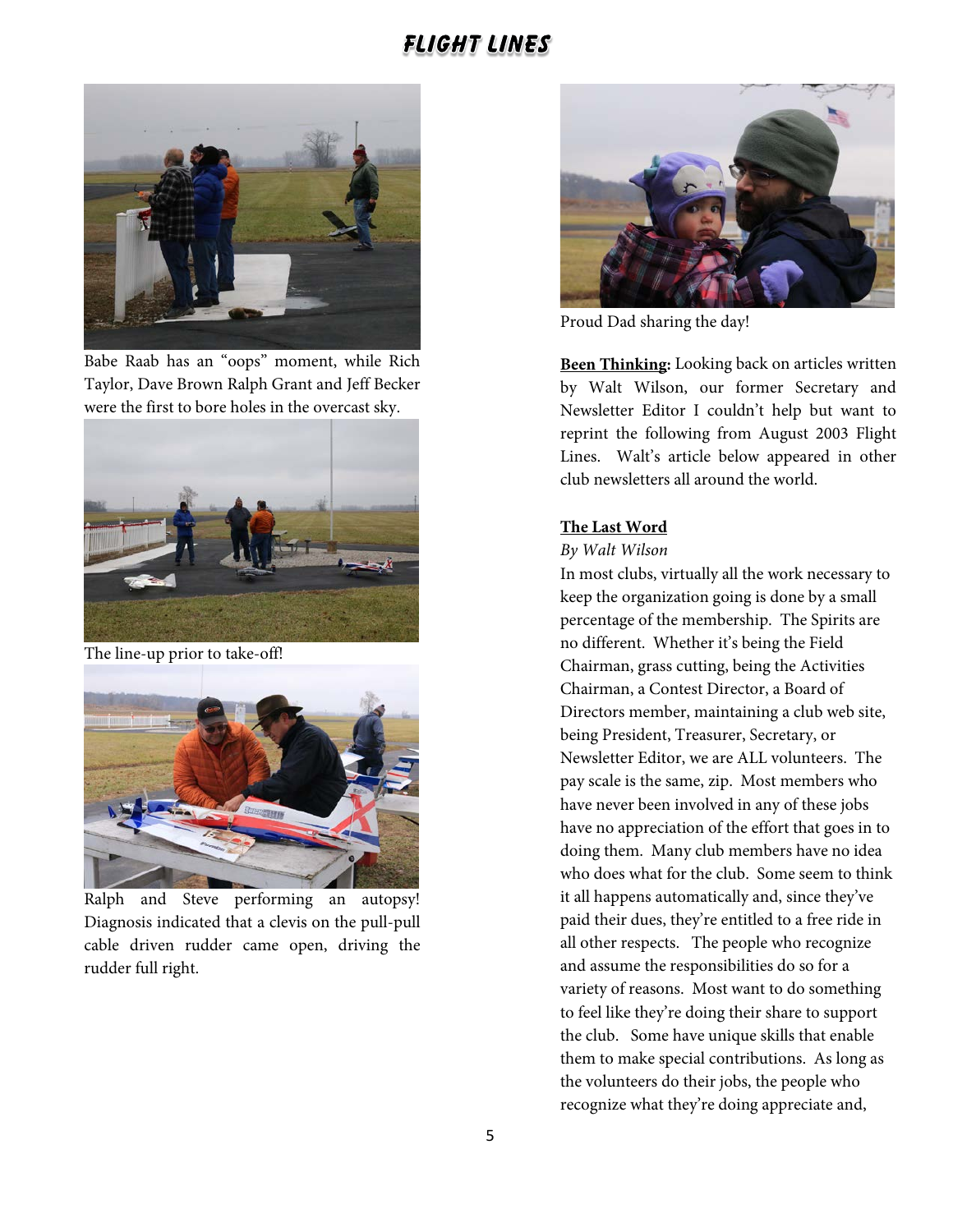occasionally, thank them. Whatever the reason, eventually the workers will feel it's time to move on and let someone else carry the ball for a while. Maybe they're burned out, tired, have developed physical problems, or have family or business responsibilities that precludes donating the time necessary to do a club job. Maybe they feel that they've done enough. Eventually, all will quit doing whatever they do. If you don't think that being a club officer takes its toll on time and patience, think about how many past Presidents are still active members of the club. Of those who are, how many are willing to be

President, or hold any office, again? Appreciate the people who spend their time making your club work. Pat them on the back occasionally. Don't resent them when they quit doing it. Ask yourself if you would have done that job?

#### **Next Spirits' Meeting:**

*Tuesday, February 12th, 7-9pm Dorsett Village Church 2240 Bennington Place Maryland Heights, Missouri 63034* See website **[http://spiritsofstl.com](http://spiritsofstl.com/)** for directions

# How to adjust a "2 needle" RC Carburetor!

*by Paul F. Geders*



### Above is a typical "2 needle" RC carburetor without a "throttle stop screw".

Typically, carburetors come from the factory close to being pre-set.

If you have torn down your carburetor for a thorough cleaning, examination, or you just want it to run right, here's a good starting point. With the throttle barrel in the full open position close the high-speed needle until it stops. Don't gorilla it. Then, back it out three turns. Now, with the throttle barrel almost closed do the same thing with the idle mixture screw. This is your baseline.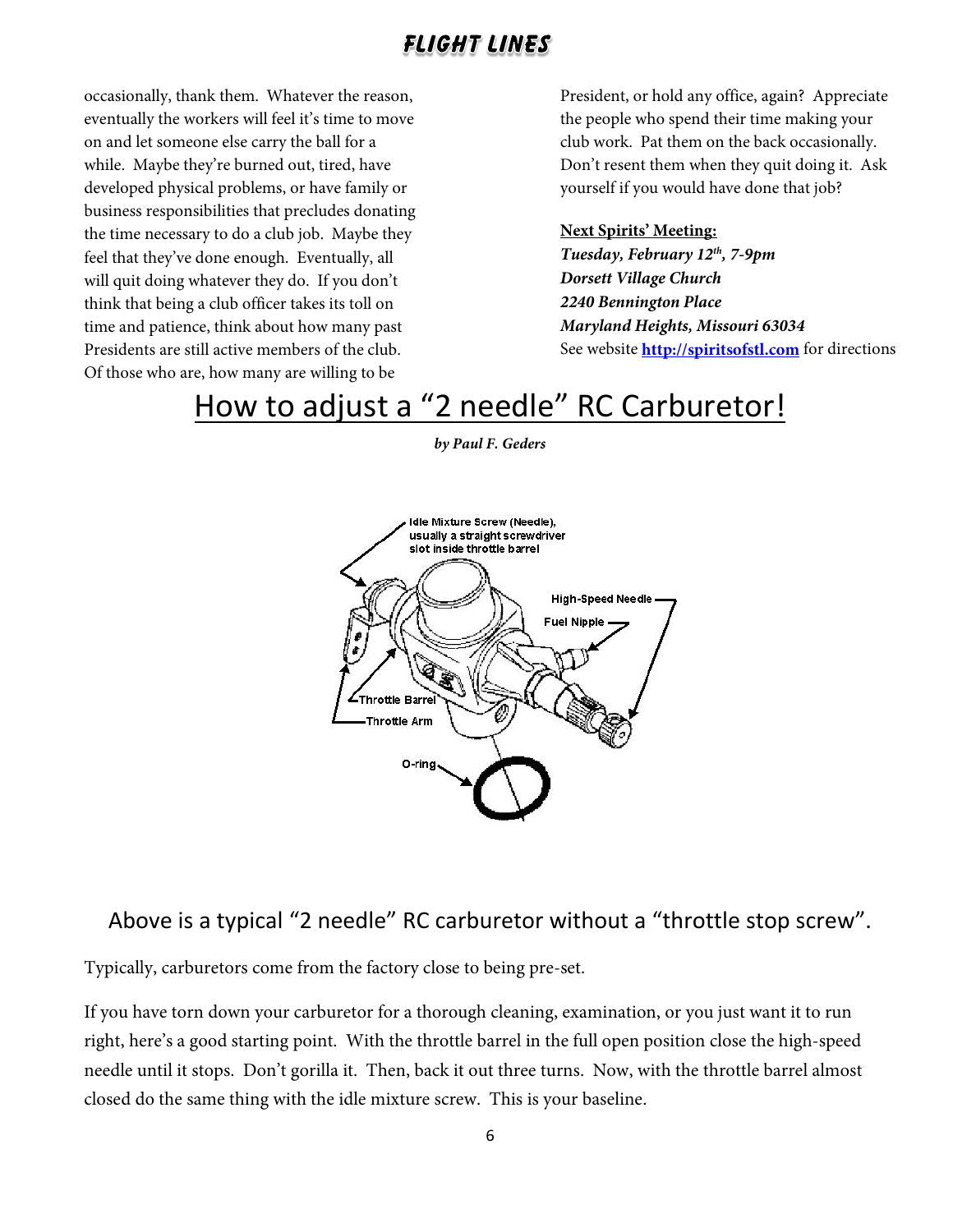Also, some carburetors have a throttle stop screw. Typically, we set these so that the air hole in the carburetor barrel completely closes off against the stop screw. This is so we can shut the engine off at full low throttle trim.

When adjusting some idle mixture screws the carburetor barrel wants to rotate and get pushed inward which makes it a little difficult to get a good setting. All you have to do is lock the throttles arm so it can't rotate or go in while you are adjusting the idle mixture screw.

Ten steps for adjusting just about any 2-needle carburetor.

- 1. Start the engine and go to full power.
- 2. Set the high-speed needle to maximum power and back off about a  $\frac{1}{4}$  to  $\frac{1}{2}$  a turn.
- 3. Go back to as low an idle as you can achieve.
- 4. Be careful and turn the idle mixture screw in until the engine stops. While the engine is off back the idle screw out  $\frac{1}{2}$  to  $\frac{3}{4}$  turn.
- 5. Restart the engine at idle.
- 6. The engine should be idling pretty well.
- 7. Reset the high-speed needle to maximum RPM using a tachometer and back off 200-300 RPM.
- 8. Return to idle, and let the engine idle for about 15 seconds.
- 9. Quickly move the throttle to full power and listen to the transition from idle to full power. If it instantly goes to full power you're done.
- 10. If it hesitates or sags just a little…it is too lean still, back out just ¼ turn. Repeat step 9.

When you are all done, at about  $\frac{1}{2}$  throttle trim setting on transmitter you should be getting a great idle, a good fast idle at high throttle trim, and be able to shut the engine off at full low idle trim.

That's all there is to it!

The above is also on our web-site under Collection of Interesting Things along with a lot of other information[…Click here.](http://spiritsofstl.com/collection.php)

## **How to Adjust a Gasoline RC Engine Carburetor**

*by Paul F. Geders*

Most gasoline powered RC engines come with either a Walbro brand carburetor or a clone of one. These carburetors are very easy to set up. The key is the starting position of the High and Low mixture needles. The High and Low speed needles are usually marked with an H or L next to the adjusting needle. Start by closing both needles by turning clockwise. Do not overtighten. Open the Low speed needle 1 and ¼ turns. Open the High speed needle 1 and ½ turns. This is the factory recommended initial settings.